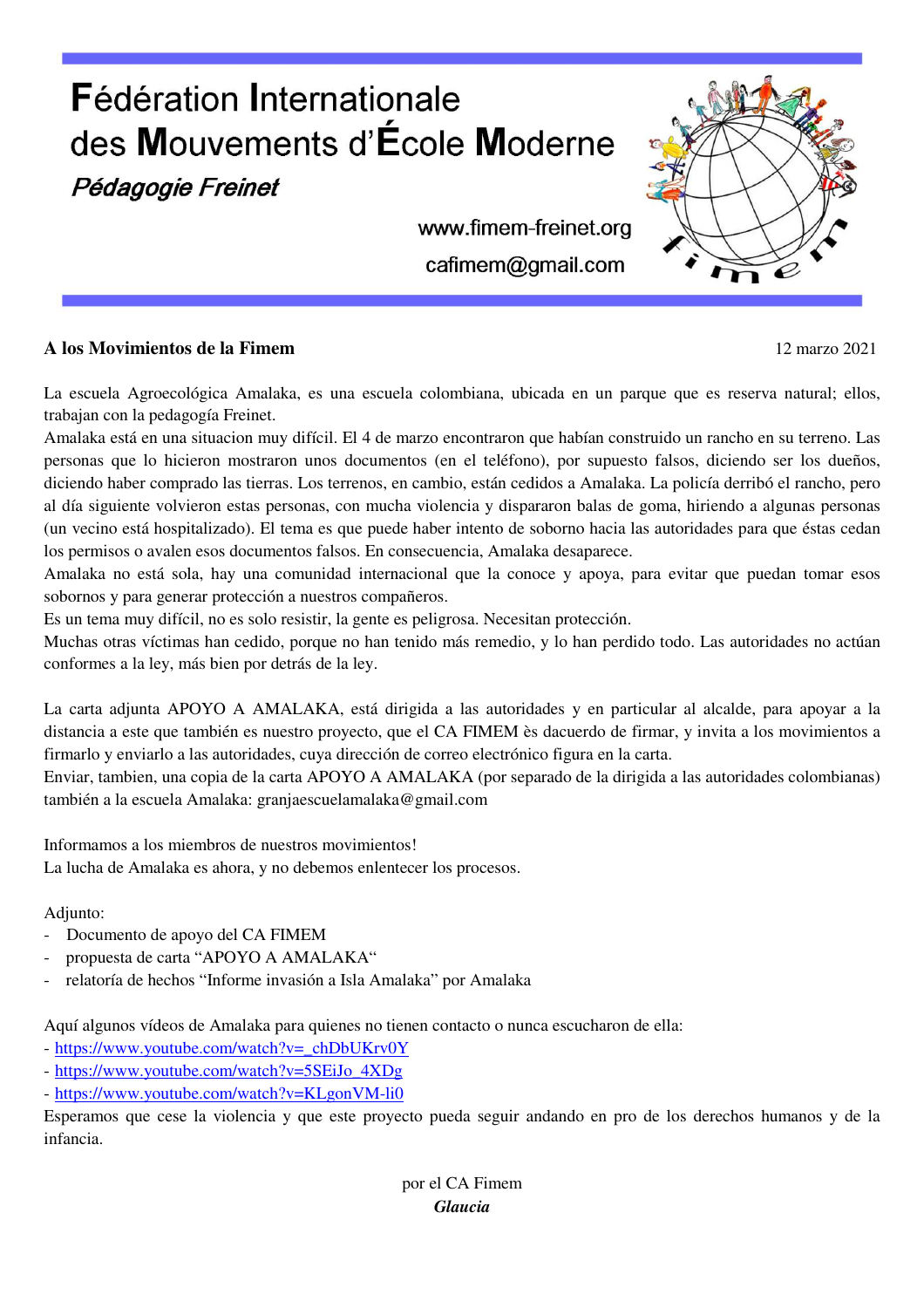# **Fédération Internationale** des Mouvements d'École Moderne

Pédagogie Freinet

www.fimem-freinet.org cafimem@gmail.com

### **Aux Mouvements de la Fimem** 12 mars 2021

L'école agroécologique d'Amalaka est une école colombienne, située dans un parc qui est une réserve naturelle. Ils travaillent avec la pédagogie Freinet.

Amalaka est dans une situation très difficile. Le 4 mars, ils ont découvert qu'ils avaient construit un ranch sur leurs terres. Les personnes qui l'ont fait ont montré des documents (au téléphone), bien sûr faux, prétendant être les propriétaires, affirmant avoir acheté le terrain. La terre, en revanche, a été cédé à Amalaka.

La police a démoli le ranch, mais le lendemain, ces agresseurs sont revenues, avec une grande violence et ont tiré des balles en caoutchouc, blessant certaines personnes (un voisin est hospitalisé). Le problème est qu'il peut y avoir une tentative de corruption des autorités afin qu'elles accordent les permis ou approuvent ces faux documents. Si c'est le cas par conséquent, Amalaka disparaît.

Amalaka n'est pas seule, il y a une communauté internationale qui la connaît et la soutient, pour les empêcher d'accepter ces pots-de-vin et pour générer une protection pour nos collègues.

C'est un sujet très difficile, ce n'est pas seulement résister, les gens sont dangereux. Ils ont besoin de protection.

De nombreuses autres victimes ont cédé, car elles n'ont pas eu le choix et elles ont tout perdu. Les autorités n'agissent pas conformément à la loi, mais plutôt derrière la loi.

La lettre ci-jointe APOYO A AMALAKA, est adressée aux autorités et en particulier au maire, pour soutenir à distance ce qui est aussi notre projet, que le CA FIMEM s'engage à signer, et invite les mouvements à le signer et à l'envoyer aux autorités dont l'adresse e-mail figure sur la lettre APOYO A AMALAKA.

Envoyez une copie de la lettre APOYO A AMALAKA (séparément de la lettre aux autorités colombiennes) également à l'école Amalaka :granjaescuelamalaka@gmail.com

Nous informons les membres de nos mouvements: Le combat d'Amalaka est maintenant et nous ne devons pas ralentir les processus.

## Attacher:

- Document de support de CA fimem
- proposition de lettre SOUTIEN À AMALAKA,
- rapport factuel "Informe invasión a Isla Amalaka" envoyé par Amalaka

Voici quelques vidéos d'Amalaka pour ceux qui n'ont pas de contact ou qui n'ont jamais entendu parler d'elle:

- https://www.youtube.com/watch?v=\_chDbUKrv0Y
- https://www.youtube.com/watch?v=5SEiJo\_4XDg
- https://www.youtube.com/watch?v=KLgonVM-li0

Nous espérons que la violence cessera et que ce projet pourra continuer à œuvrer en faveur des droits de l'homme et des enfants.

> par le CA Fimem *Glaucia*